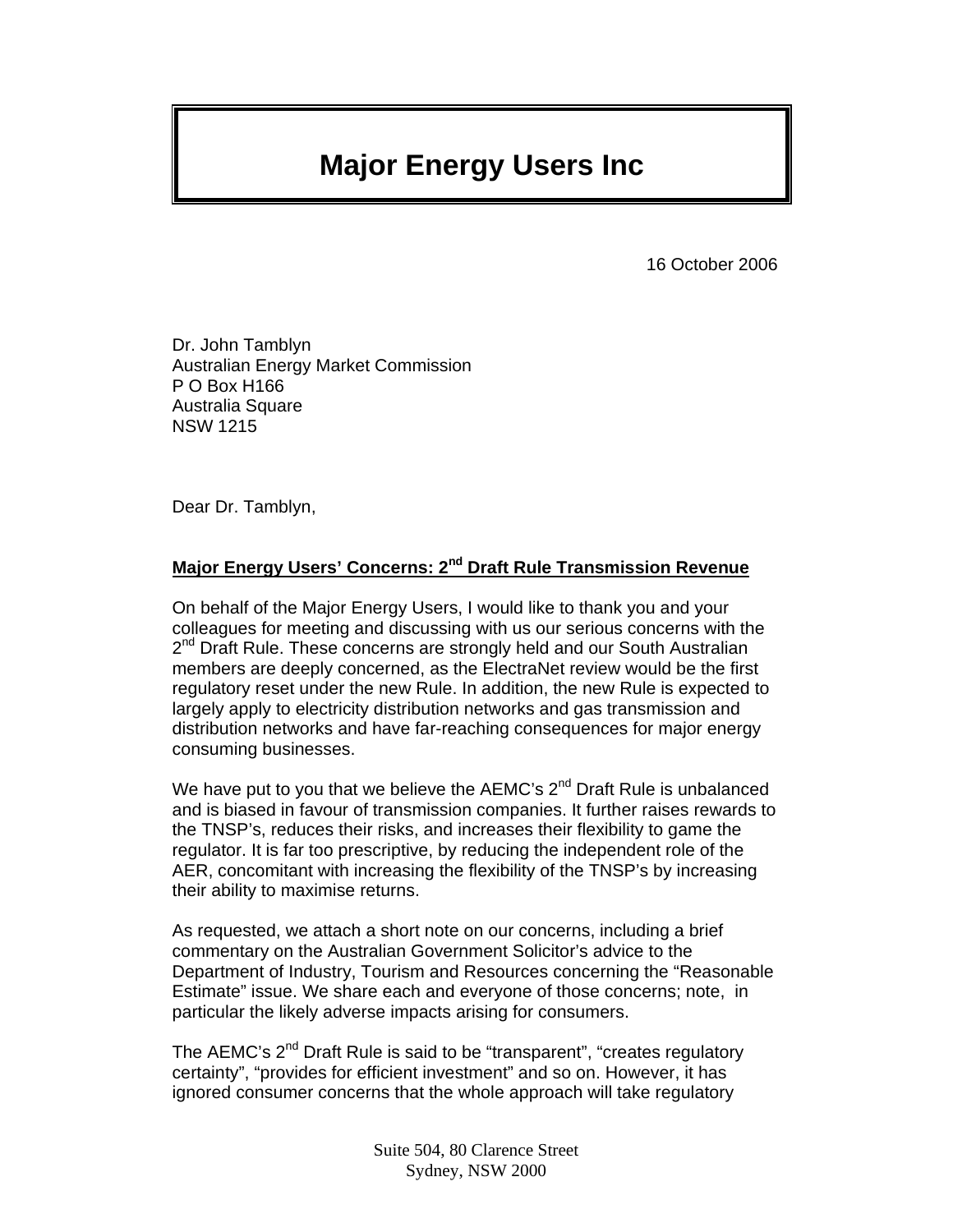# **Major Energy Users' Concerns: 2nd Draft Rule Transmission Revenue**

As discussed at our meeting on 13 October 2006, The MEU and its members have major concerns with the draft determination on transmission revenue and its associated draft Rules. However we do have a fundamental concern with the AEMC process. The view consistently stated in the draft determination refers to the "majority of views" put (which, incidentally came from TNSP's or other vested interests). As we discussed, if the issue is about the numbers of responses received rather than the issues raised, then MEU will request that all of its members formally submit the MEU response to you. In addition, we will seek other consumer groups to do likewise. As mentioned to you at the meeting SACoSS, CoTA and PIAC have similar views to those of MEU, and we will request that they also ask their members to submit the MEU response. As you stated that this is not necessary, we will not do this but we do request that a more balanced approach to assessing the inputs provided, and that these will be assessed on the basis of the "long term interests of consumers". As the MEU response is a consumer response we would expect to see that AEMC would tend to follow the views put by consumers and where the AEMC has a view that the MEU comments are not in the long term interests of consumers, we would expect that the AEMC would devote extensive analysis to demonstrate why the views of consumers should not be accepted.

The AEMC's 2<sup>nd</sup> Draft Rule on Transmission Revenue is unbalanced and heavily biased in favour of transmission companies. There are 5 major rule change proposals that will allow transmission companies to raise revenues, and hence, prices very substantially (MEU comments on other changes are contained in the handouts provided to the AEMC last week and in our submissions). These proposals are dressed up as providing for "efficient investments", "regulatory certainty", "incentivising TNSP's" and transparency. There is no mention anywhere whether the Rules, as written, provide an outcome in the interests of consumers.

The proposed changes are expected to flow to rules for regulating electricity distribution networks and gas transmission and distribution. Such a regulatory regime for energy networks will make it uncompetitive for major energy using industrial activities in Australia. Proponents of major new investment projects are also concerned about their viability in the face of the proposed energy regulatory regime. Should large consumers reduce their demand for electricity and gas, then the contributions made by them will have to be borne by the remaining consumers, of whom residential consumers are a significant element.

1. Reasonable Estimate on Capital and Operating Expenditure

Every consumer submission opposed the AEMC's proposed rule on the basis that it will favour the transmission company and restrain the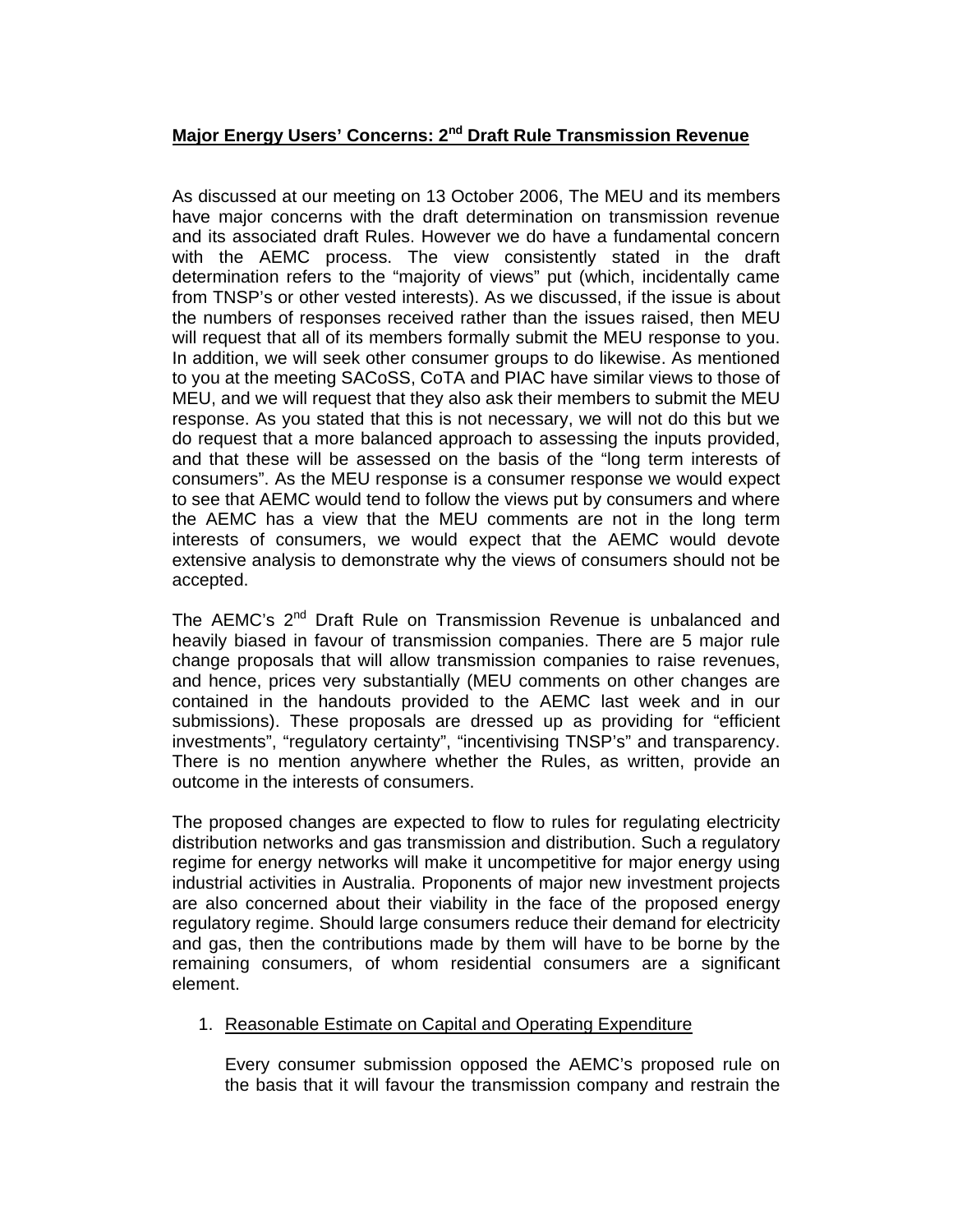AER in conducting its independent regulatory responsibilities. Indeed, increased uncertainty will result and will lead to increased disputation.

There are the many concerns raised by the Australian Government Solicitors' advice to the Department of Industry, Tourism and Resources and the MEU shares them. Of equal concern is that users, who were disadvantaged by the previous appeals process because of the costs involved in applying for appeals (let alone participate), are further disadvantaged by the new limited merits appeal process because of costs indemnity. Users are therefore very unlikely to apply for appeals against AER decisions.

Whether the AEMC is of the view that the Rules, as written, might not result in the outcome feared by consumers is not the issue. The Rules should make it abundantly clear that the AER is not bound as is feared: there is no merit in leaving this issue to future doubt.

#### 2. Ex-Post Review of Capex and Opex

The AEMC proposed rule will bring regulatory gaming to a new level, take away business risks from transmission companies and result in users underwriting their risks. MEU is concerned, against the background that \$27 billion in capex and opex was approved for electricity networks in the latest access arrangements, that there be an audit process to ensure expenditures have been demonstrably prudent and efficient. With prognostications that the next round of access arrangements for electricity networks are likely to be even higher than \$27 billion, energy users demand that an audit process must be in place. The current AEMC draft Rule does not even ensure that its incentives for more investment will even result in investments that are prudent and efficient, let alone in the areas of real need. The AEMC is just hoping that they will work; there is not even a process in place which requires a future review to ensure that the changes made will ever achieve the outcomes desired.

MEU is concerned that the financial engineering practices involving energy infrastructure will bring regulatory gaming on forecast expenditures to a new high level and that this will be further assisted by the new AEMC Rule.

#### 3. Depreciation Schedule

The AEMC rule will allow the transmission company to maximize its revenue by adopting the appropriate depreciation schedule. MEU has shown how the choice of depreciation schedules and the use of the DORC approach for asset valuation can advantage TNSP's.

The DORC approach for return **on** investment in a low inflation environment would appear not to warrant a change. It is the outcome of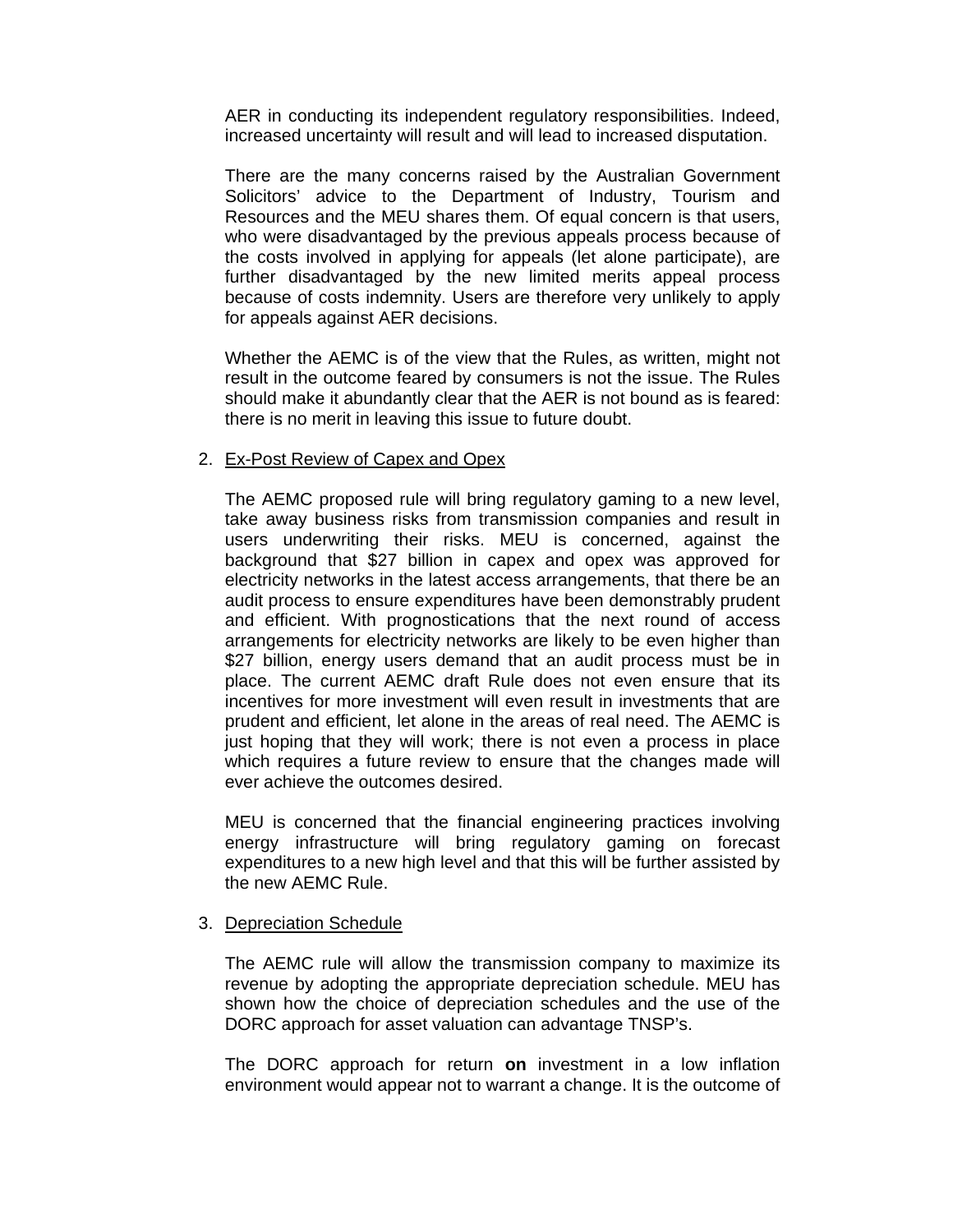the way the DORC approach is applied to depreciation that causes a major concern to consumers.

In the MEU submission, we provided a monograph about the impact of the way depreciation is applied by regulators and the outcomes that arise from it. In plain terms the depreciation that is paid by consumers in the early years is relatively low, but rises dramatically in later years, forcing excessive payments onto the next generation of users. In the monograph using historical values for inflation and bond rates, we demonstrate that in actual money terms, consumers will pay over 40 years some \$3754 for depreciation and \$3157 for return on investment for an asset initially valued at \$1000. Thus to pay back the "loan" of \$1000, consumers will pay nearly 7 times the initial value of the "loan". This requires a fixed payment of some \$173 pa. This is equivalent to a notional interest rate of over 17%, well above the equivalent amount that a bank would require for a home loan.

This matter was not even addressed by the AEMC.

## 4. Commercial Arbitration

The AEMC Rule will lead to increased costs, will not be effective, and will result in disadvantaging users as there is little incentive for network owners to resolve disputes expeditiously, putting consumers under excessive time pressures.

We consider that the AER/ACCC should be the dispute resolution body because of its relevant expertise in promoting competition.

The current Gas Code provides for the AER/ACCC to be the relevant dispute resolution body of last resort and contains relevant provisions for timely and efficient dispute resolution. In fact the ACCC has already provided this service on a number of occasions.

## 5. WACC Parameters

The AEMC rule will lead to high WACC's yet at the same time risks to TNSPs are being reduced. The rule is at the high point and applies for too long a period (up to 9 years).

The MEU has proposed that the AER be asked to assess the WACC parameters initially (rather than have them set at this time by the AEMC without any review) and then apply them for a maximum of 5 years. Further, to avoid providing advantages/disadvantages to different TNSPs due to the timing of reset reviews, we recommend that the WACC review will result in a change in WACC to all TNSPs regardless of where in the review cycle they maybe. This will be equitable to all involved.

#### Overall Conclusion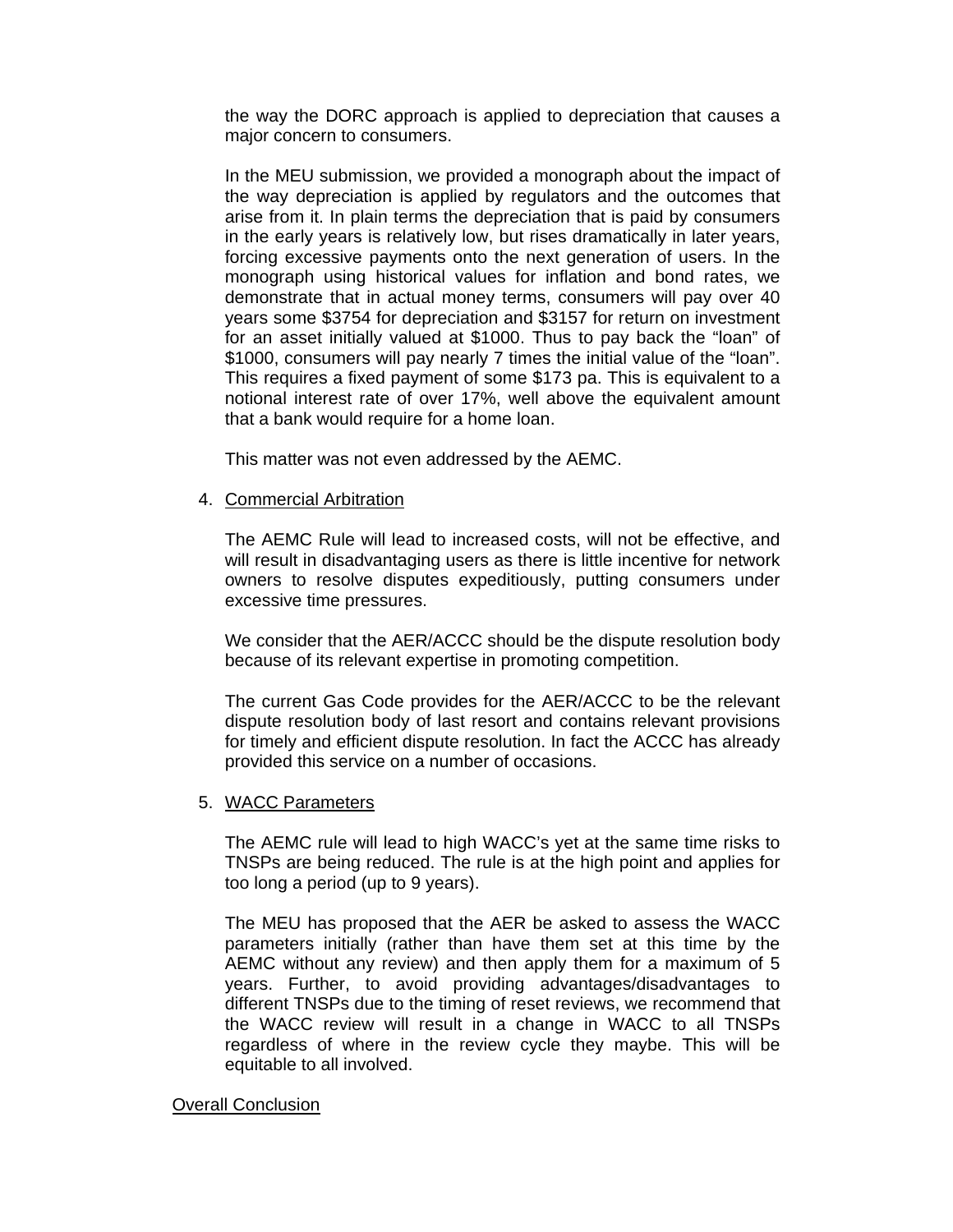The AEMC's rules for TNSP's revenue will:-

- raise revenues
- reduce risks
- increase flexibility to game the regulator

Accordingly, the AEMC's rules are unbalanced and are biased towards the TNSP's. Of great concern is that there is no evidence of research or empirical analysis to support its major rule changes, and consumer concerns have been ignored.

The AEMC rules will be a poor outcome for energy users.